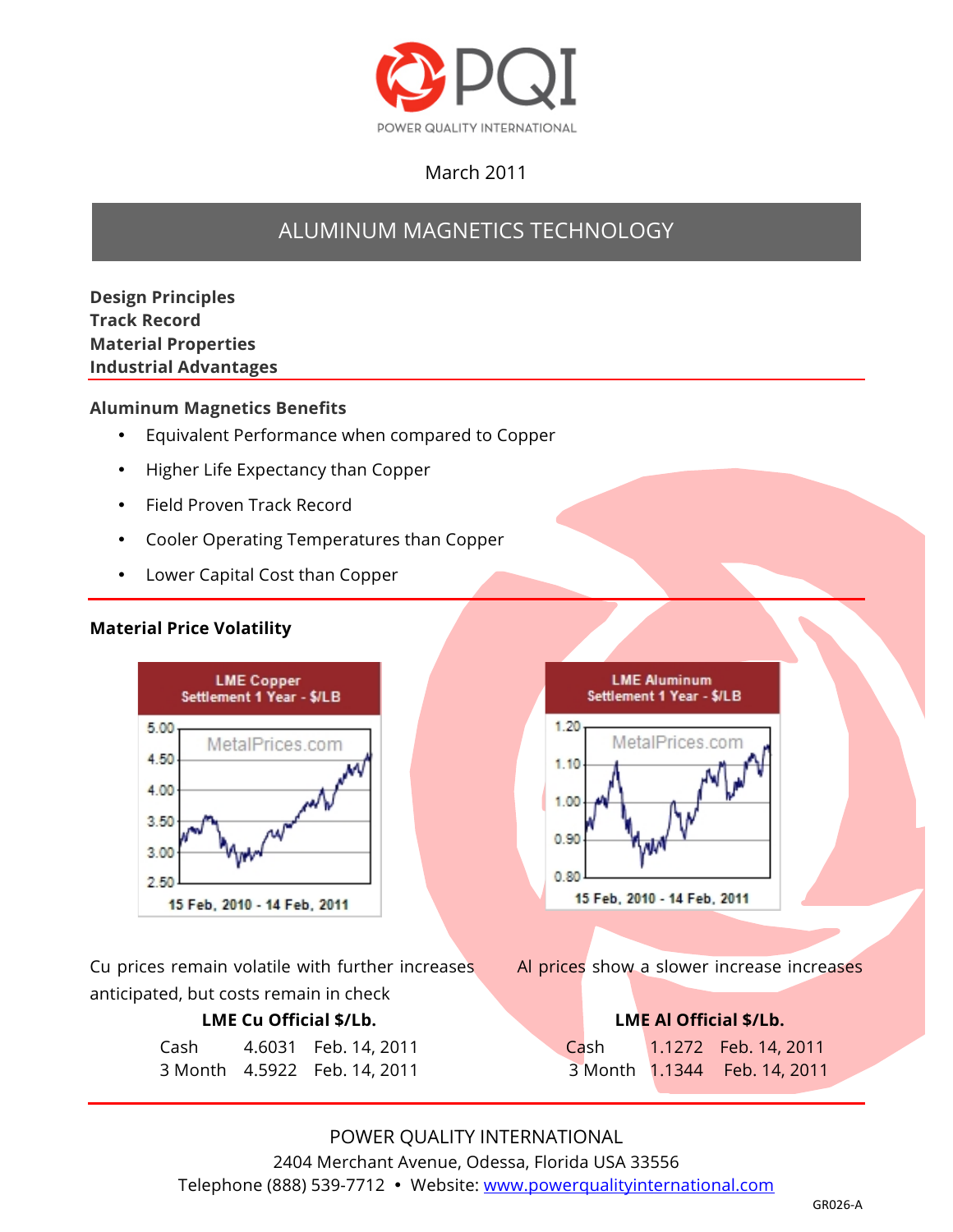#### **Historical Perspective**

- Reluctance to using aluminum conductors is the result of problems encountered, early on, when making inappropriate aluminum to copper connections in the field. The result was the formation of aluminum oxidizing, a resistive compound, in the connection. Serious overheating of the connection resulted.
- Problems were also faced when aluminum wire was mechanically inserted into copper fittings, each metal having different rates of thermal expansion.
- These problems were the result of poor design and installation practices.
- Aluminum is now standard in utility power transformers, power distribution transformers and high power magnetics.

#### **Aluminum Design Experience**

- Power Quality International, Inc. has over 40 years experience specifying, designing and applying high and medium voltage class power and rectifier aluminum wound transformers.
- PQI has over 30 years experience supplying aluminum wound medium voltage power transformers and low voltage distribution transformers.

#### **Industry Examples**

- Aluminum is the industry standard in lighting transformers in 90% of commercial and industrial facilities.
- Aluminum conductors are commonly used in utility industrial transformers.

#### **Physical Properties and Design Requirements**

• Conductivity – 61% compared to Copper

*Aluminum conductors require 66% more cross sectional area than copper.*

• Density - 30% compared to Copper

*Aluminum windings require 66% higher cross sectional area than copper but have half the winding weight of copper.*

POWER QUALITY INTERNATIONAL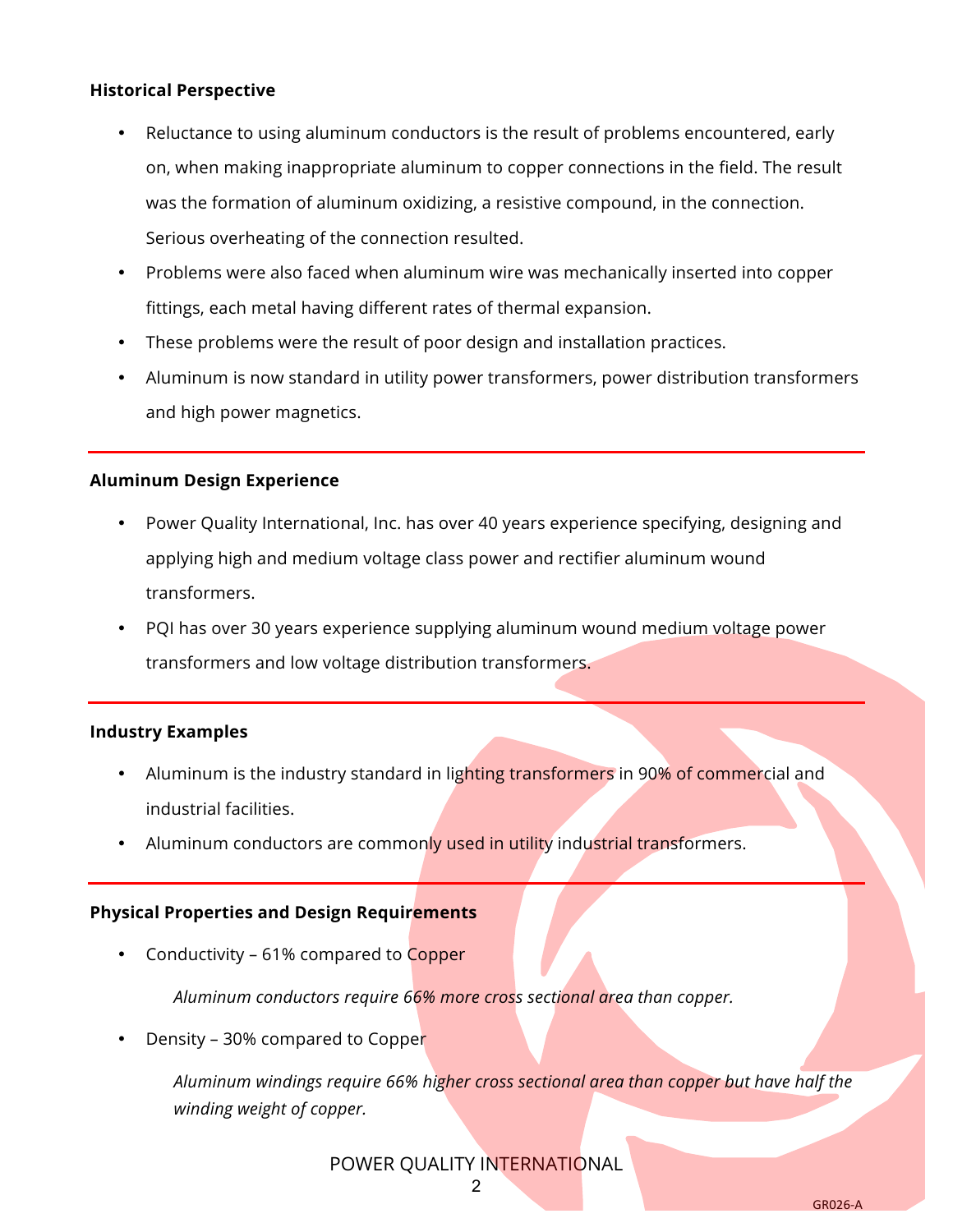• Thermal Conductivity – 68% compared to Copper.

*Since the aluminum conductor's cross sectional area is 66% larger, the aluminum conductor will have 11% more thermal conductivity than copper.*

• Heat Capacity – 2.5 times higher than Copper

*For the same heat applied, the temperature rise will be 2.5 times less on a per pound basis. Since the weight of aluminum is only half that of copper, aluminum will have a 16% less temperature rise, resulting in a cooler transformer.*

• Coefficient of Expansion – Higher for Aluminum;

*Negated by welding connections to like material (i.e. Al wire to Al bus bar) and using absorption connectors.*

Oxidization –  $AIO<sup>2</sup>$  is an insulator

*No oxide forms when conductive grease is applied. The grease eliminates exposure to moisture or oxygen. In fact, this connection has a better lifetime outcome than a copper bus bar.*

• Thermal Cycling – Annealing

*In addition to a lower temperature rise, aluminum windings will cool less rapidly than copper. There is no brittlizing of the conductors due to wide temperature ranges. Wire is annealed not tempered, with no adverse physical affects.*